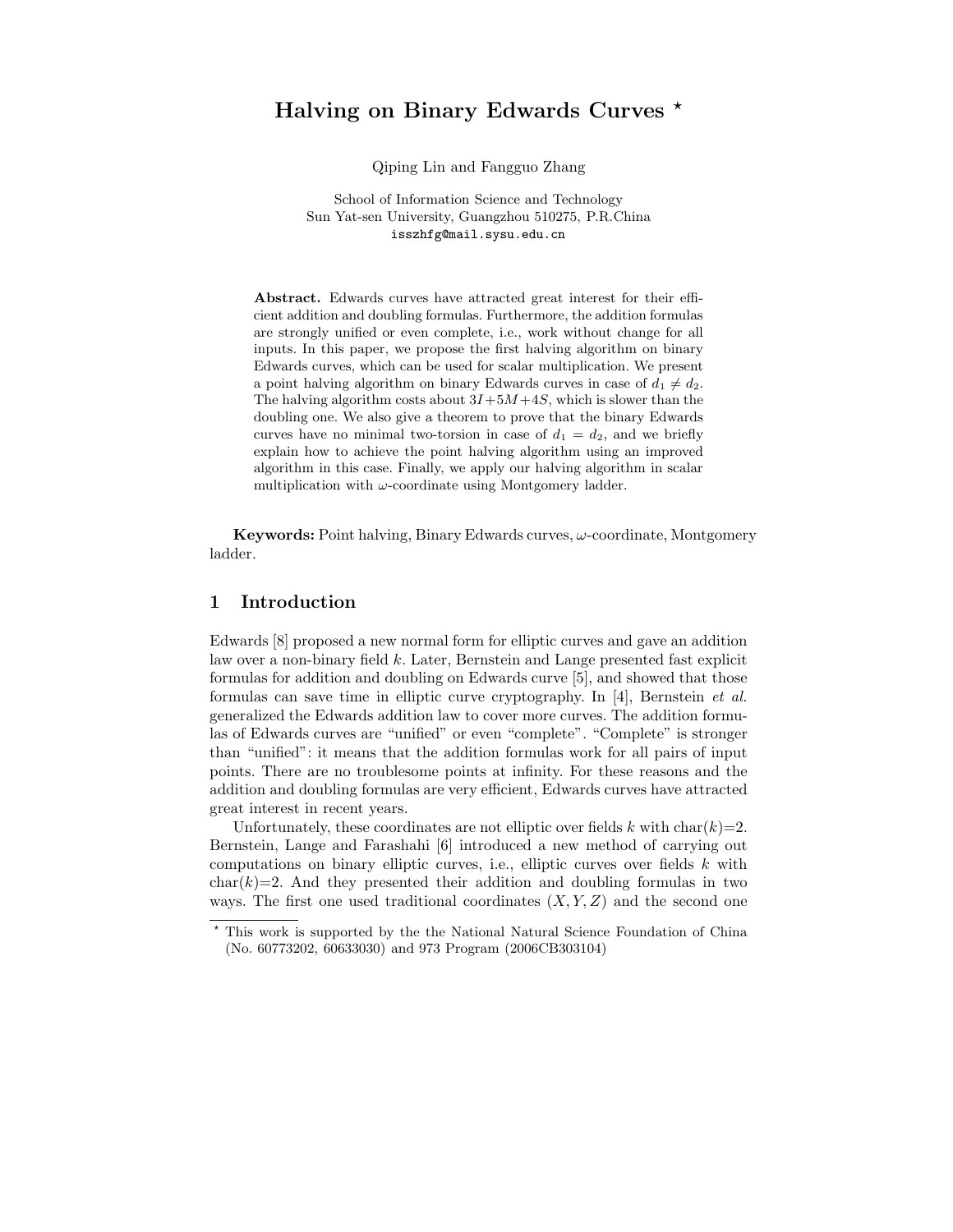used  $\omega$ -coordinate. It was shown that if  $n \geq 3$  then every ordinary elliptic curve over  $F_{2^n}$  is birationally equivalent to a so-called complete binary Edwards curve.

It is well known that the double-and-add algorithm is essential to the computation of cryptosystems of elliptic curves. And the algorithm is based on two group operations: the addition of two distinct group elements and the computation of the double of an element. From 1999, there has an equivalence algorithm to realize the function of double-and-add in binary fields. The algorithm is called half-and-add by Knudsen [10] and Schroeppel [13]. The halving algorithm relies on the computation of the "half" of a group element. And halving algorithm is more efficient than doubling one over fields k with char(k)=2, because a square root, the traces and half-traces can be computed very efficiently in these fields. In other fields k with char(k)  $\neq$  2, the halving algorithm cannot do better than the doubling one.

A point halving algorithm is one of the effective algorithms on ECC and the algorithm tries to find a point P such that  $2P = Q$  for a given point Q. Knudsen and Schroeppel independently proposed a point halving algorithm for ECC over binary fields  $F_{2^n}$  ([10], [13]). Their algorithm is faster than a doubling algorithm. The primary focus of Knudsen's work was with curves with cofactor of 2. And later in [12], King and Rubin extended the point halving algorithm of Knudsen to do with elliptic curves with cofactor of 4 or  $2^k$  where  $k \geq 2$ . And there has been growing consideration of the point halving algorithm, such as [9]. There was also an application for Koblitz curve [2] and some extensions to HECC ([11], [3], [7]).

Our contributions. In this paper, we propose a halving algorithm on binary Edwards curves in case of  $d_1 \neq d_2$ . Then we prove that the binary Edwards curves have no minimal two-torsion in the case of  $d_1 = d_2$ . So in this case we have to use the improved version of the elliptic curve for curves with cofactor of 4, i.e., minimal four-torsion in [12]. Using Montgomery ladder, we apply our halving algorithm in scalar multiplication with  $\omega$ -coordinate. Our algorithm is the first one to try to speed up the scalar multiplication using point halving on Edwards curves.

Organization. The remainder of this paper is organized as follows: in section 2 we recall the binary Edwards curves, the addition and doubling formulas based on both  $(x, y)$ -coordinate and  $\omega$ -coordinate. In section 3 we show how we developed the halving formulas, and also present the halving algorithm in case of  $d_1 \neq d_2$ . In section 4 we give a theorem to prove that the binary Edwards curves have no minimal two-torsion in the case of  $d_1 = d_2$ , and briefly explain how to use the improved halving algorithm of [12] to achieve the algorithm in this case. In section 5 we apply our halving algorithm in scalar multiplication with  $\omega$ -coordinate. The conclusion of this paper is given in section 6.

## 2 Binary Edwards Curves

**Definition 1.** (Binary Edwards Curves [6]) Let k be a field with char(k)=2. Let  $d_1, d_2$  be elements of k with  $d_1 \neq 0$  and  $d_2 \neq d_1^2 + d_1$ . The binary Edwards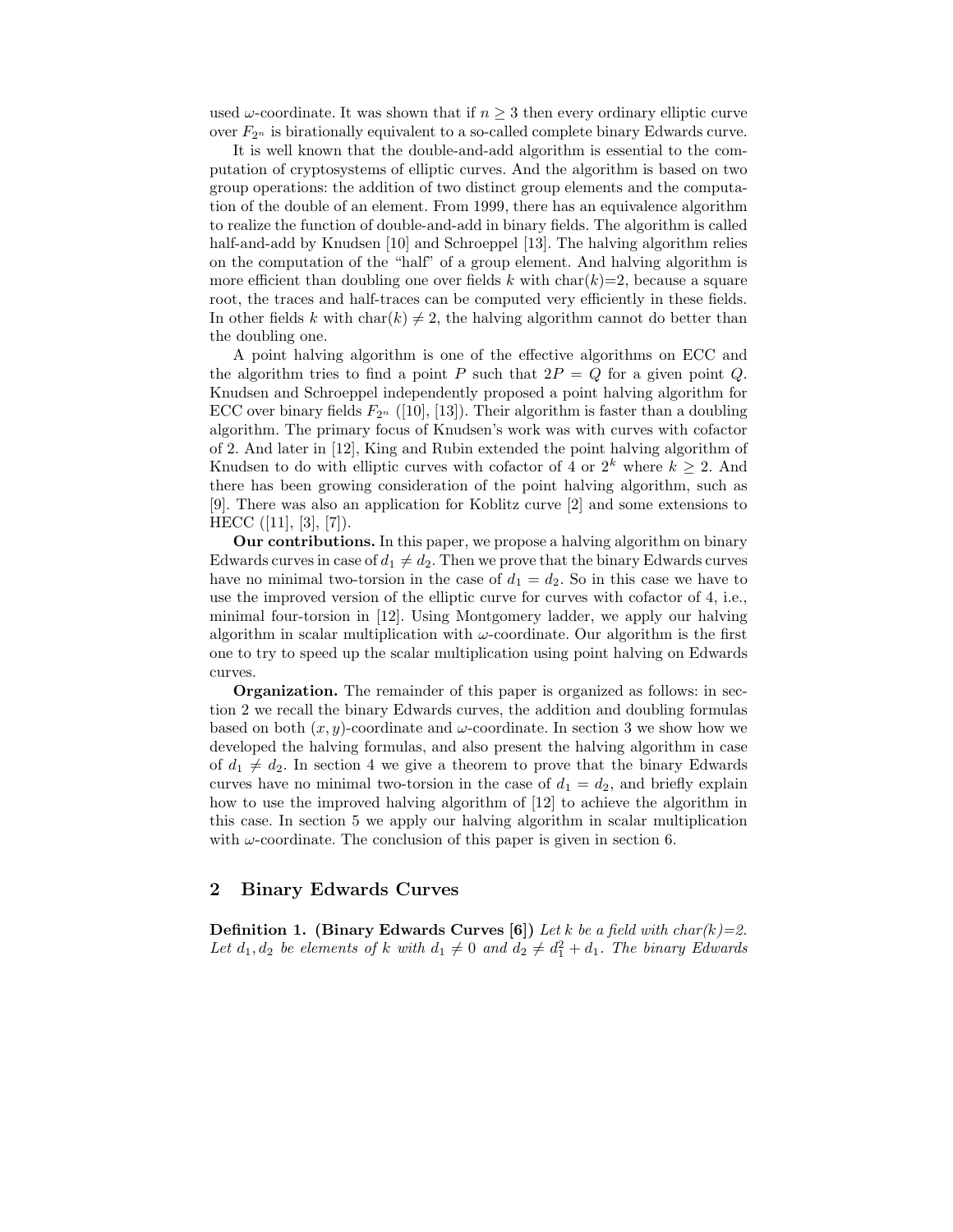curve with coefficients  $d_1$  and  $d_2$  is the affine curve

$$
E_{B,d_1,d_2}: d_1(x+y) + d_2(x^2+y^2) = xy + xy(x+y) + x^2y^2
$$

The sum of two points  $(x_1, y_1)$ ,  $(x_2, y_2)$  on  $E_{B,d_1,d_2}$  is the point  $(x_3, y_3)$ defined as follows:

$$
x_3 = \frac{d_1(x_1+x_2) + d_2(x_1+y_1)(x_2+y_2) + (x_1+x_1^2)(x_2(y_1+y_2+1) + y_1y_2)}{d_1 + (x_1+x_1^2)(x_2+y_2)},
$$

$$
y_3 = \frac{d_1(y_1 + y_2) + d_2(x_1 + y_1)(x_2 + y_2) + (y_1 + y_1^2)(y_2(x_1 + x_2 + 1) + x_1x_2)}{d_1 + (y_1 + y_1^2)(x_2 + y_2)}.
$$

When  $(x_1, y_1)=(x_2, y_2)$ , then the doubling formulas are

$$
x_3 = 1 + \frac{d_1 + d_2(x_1^2 + y_1^2) + y_1^2 + y_1^4}{d_1 + x_1^2 + y_1^2 + (d_2/d_1)(x_1^4 + y_1^4)},
$$
  
\n
$$
y_3 = 1 + \frac{d_1 + d_2(x_1^2 + y_1^2) + x_1^2 + x_1^4}{d_1 + x_1^2 + y_1^2 + (d_2/d_1)(x_1^4 + y_1^4)}.
$$
\n(1)

It takes  $1I + 2M + 4S$ . In particular, if  $d_1 = d_2$ , then the doubling formulas are

$$
x_3 = \frac{d_1(x_1^2 + y_1^2) + x_1^2 + x_1^4}{d_1 + x_1^2 + y_1^2 + x_1^4 + y_1^4},
$$
  
\n
$$
y_3 = x_3 + 1 + \frac{d_1}{d_1 + x_1^2 + y_1^2 + x_1^4 + y_1^4}.
$$
\n(2)

#### 2.1 Differential addition

Bernstein et al. [6] used the idea of Montgomery ladder to present fast explicit formulas for  $\omega$ -coordinate differential addition on binary Edwards curves. The Montgomery ladder is one of the most popular scalar-multiplication methods. It has several attractive features: it is fast, its double-and-add structure is uniform and it can fit into extremely small hardware.

"Differential addition" means computing  $(2m+1)P$  given  $(m+1)P, mP, P$ , or computing  $2mP$  given  $mP, mP, 0P$ .

Let  $(x_2, y_2)$  be a point on the binary Edwards curve  $E_{B,d_1,d_2}$ . Assumed that the sum  $(x_2, y_2) + (x_2, y_2)$  is defined. Write  $(x_4, y_4) = (x_2, y_2) + (x_2, y_2)$ , and write  $\omega_i = x_i + y_i$ . Then  $d_1^2 + d_1 \omega_2^2 + d_2 \omega_2^4 \neq 0$  and

$$
\omega_4 = \frac{d_1 \omega_2^2 + d_1 \omega_2^4}{d_1^2 + d_1 \omega_2^2 + d_2 \omega_2^4} = \frac{\omega_2^2 + \omega_2^4}{d_1 + d_2^2 + (d_2/d_1)\omega_2^4}.\tag{3}
$$

Assumed that  $(x_1, y_1), P = (x_2, y_2), Q = (x_3, y_3), (x_5, y_5)$  are points on  $E_{B,d_1,d_2}$  satisfying  $(x_1, y_1) = Q - P$  and  $(x_5, y_5) = P + Q$ , and write  $\omega_i = x_i + y_i$ . The addition is

$$
\omega_5 = \frac{\omega_2 \omega_3 (1 + \omega_2 + \omega_3) + (\omega_2 \omega_3)^2}{d_1 + \omega_2 \omega_3 (1 + \omega_2 + \omega_3) + (d_2/d_1)(\omega_2 \omega_3)^2} + \omega_1
$$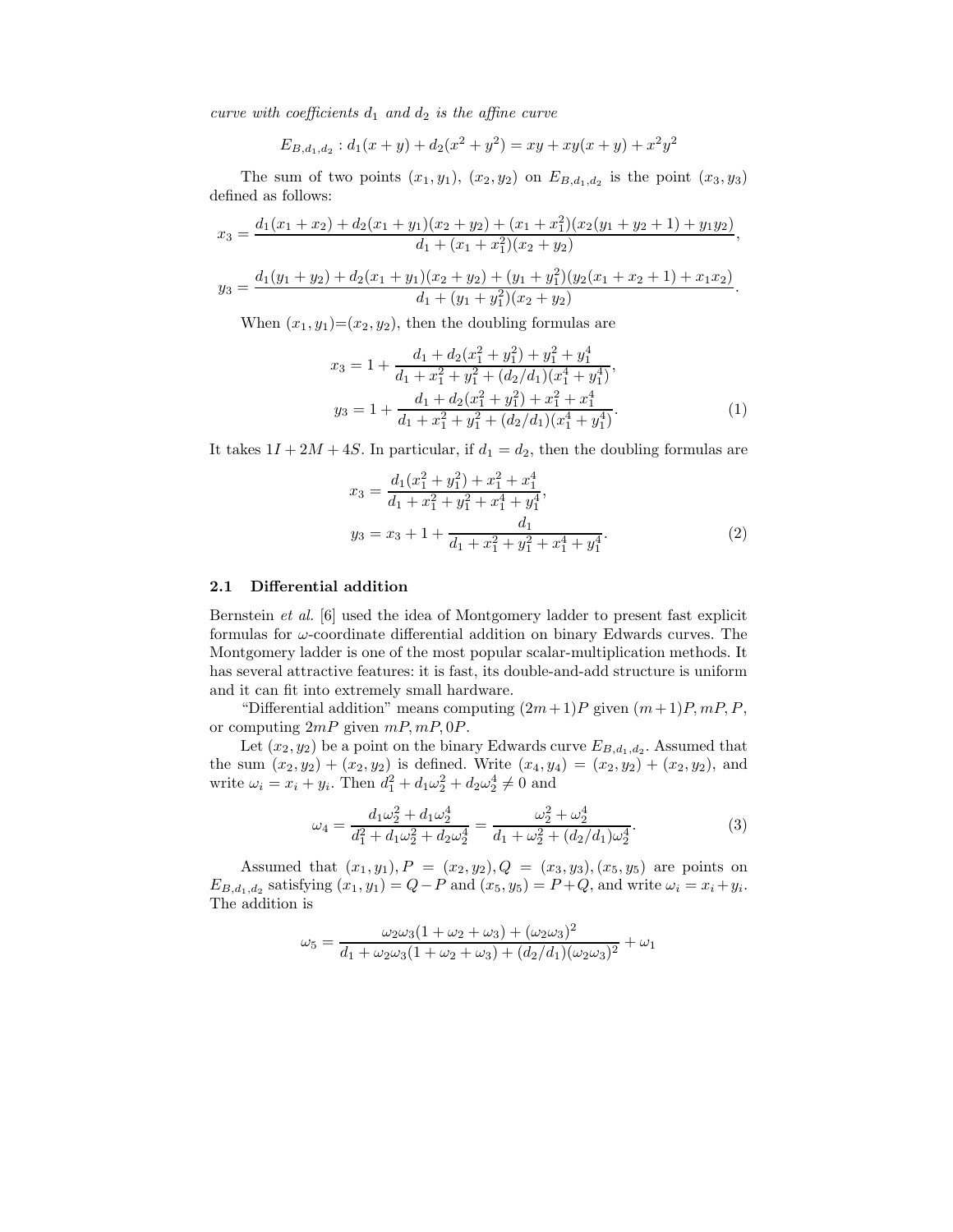One can recover  $2P$  from  $Q - P$ ,  $\omega(P)$ ,  $\omega(Q)$ . If  $\omega_1^2 + \omega_1 \neq 0$ , let  $A = \omega_1 + \omega_2$ ,  $B = \omega_1 \omega_2$  then

$$
x_2^2 + x_2 = \frac{\omega_3 \left(d_1 + B(A+1) + \frac{d_2}{d_1}B^2\right) + d_1A + (y_1^2 + y_1)(\omega_2^2 + \omega_2)}{\omega_1^2 + \omega_1}.
$$

We can use this formula to compute  $2(x_2, y_2)$  given  $x_1, y_1, \omega_2, \omega_3$ . In particular, one can recover  $2mP$  given  $P, \omega(mP), \omega((m+1)P)$ .

# 3 Point Halving in Case of  $d_1 \neq d_2$

In this section, we describe how we developed the halving formulas and give the halving algorithm in case of  $d_1 \neq d_2$ . We assume the group order of  $E_{B,d_1,d_2}$  is  $2r$ , where r is odd.  $E_{B,d_1,d_2}(F_{2^d}) = G \times E[2]$  where d is odd and  $Q = (x_4, y_4)$  in G.

Let  $Q = (x_4, y_4), P = (x_2, y_2), Q = 2P$ , the halving formulas try to get  $P = (x_2, y_2)$  by given  $Q = (x_4, y_4)$ . From the doubling formulas (1), let

$$
\lambda = \frac{1}{d_1 + (x_2 + y_2)^2 + (d_2/d_1)(x_2 + y_2)^4}
$$

we have

$$
x_4 = 1 + \lambda (d_1 + d_2(x_2 + y_2)^2 + y_2^2 + y_2^4)
$$
  
\n
$$
y_4 = 1 + \lambda (d_1 + d_2(x_2 + y_2)^2 + x_2^2 + x_2^4).
$$
\n(4)

Then add these two functions to get

$$
\lambda (x_2 + y_2)^4 + \lambda (x_2 + y_2)^2 = x_4 + y_4.
$$

Substitute  $\lambda$  into the above function and let  $X_2 = x_2 + y_2$ ,  $X_4 = x_4 + y_4$ , we can get

$$
(1 + \frac{d_2}{d_1}X_4)X_2^4 + (1 + X_4)X_2^2 = d_1X_4.
$$
 (5)

#### 3.1 Halving formulas

When  $X_4 + 1 = 0$ , the function (5) equals to

$$
X_2^4 = \frac{d_1}{1 + d_2/d_1}.
$$

And we can get  $X_2$  directly by computing the square root twice. And when  $1 + \frac{d_2}{d_1} X_4 = 0$ , i.e.  $X_4 = \frac{d_1}{d_2}$ , the function (5) equals to

$$
X_2^2 = \frac{d_1}{1 + d_2/d_1}.
$$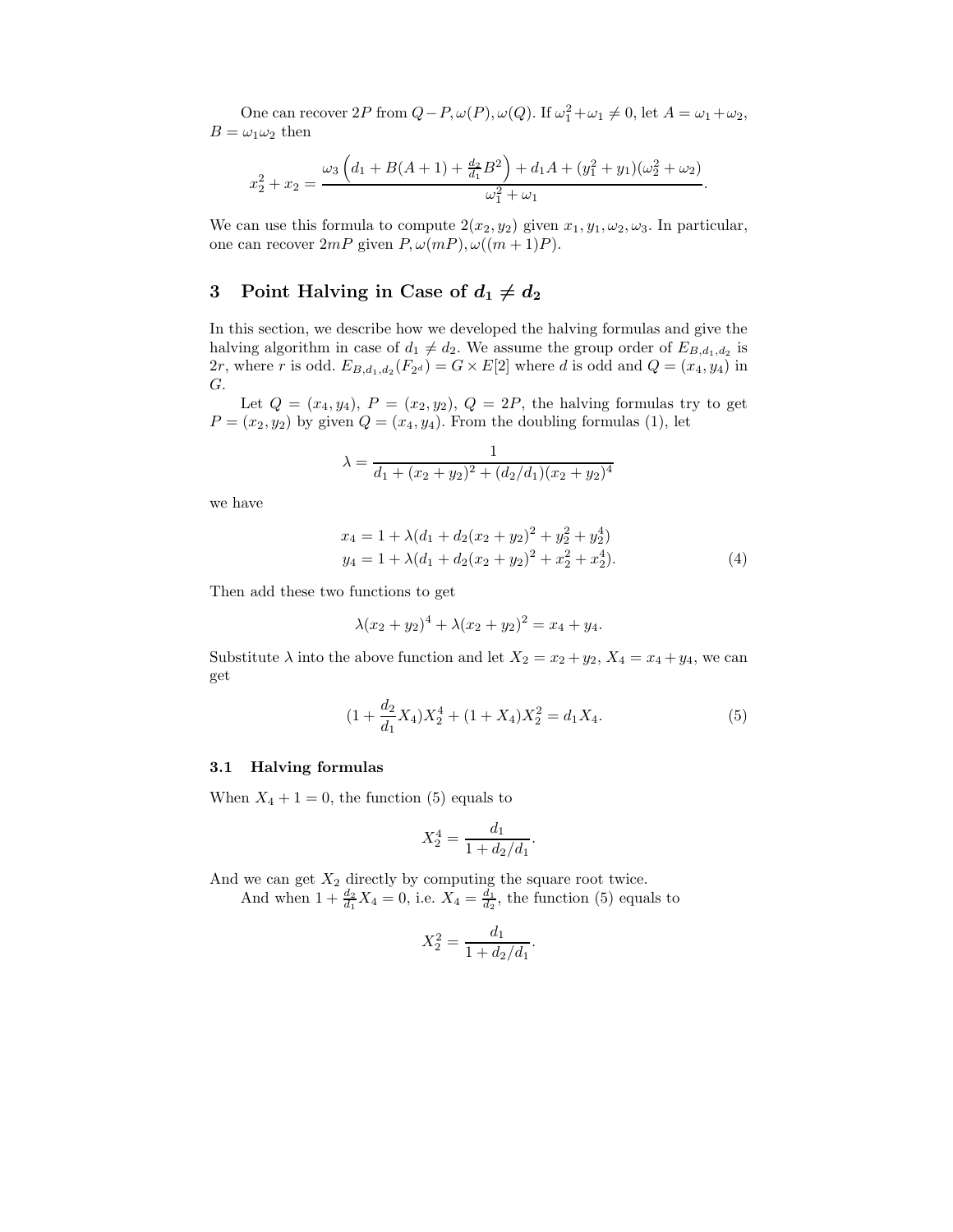And we can get  $X_2$  directly by computing the square root. Therefore, we assume that  $X_4 \neq 1$ ,  $d_1/d_2$  in the following. Now, given  $(x_4, y_4)$ , we show how to compute  $(x_2, y_2)$  using our halving formulas.

Firstly, let  $M = \frac{1}{(1+X_4)(d_1/d_2+X_4)} = \frac{1}{d_1/d_2+(1+d_1/d_2)X_4+X_4^2}$  and  $T = X_2^2$ . We can rewrite the function (5) as:

$$
\frac{d_1+d_2X_4}{d_1(1+X_4)}T^2+T=\frac{X_4d_1}{1+X_4}
$$

Let  $T_1 = \frac{d_1 + d_2 X_4}{d_1(1+X_4)} T = \frac{1+\frac{d_2}{d_1}X_4}{1+X_4}$  $\frac{1}{1+X_4}T$ , then we get the function

$$
T_1^2 + T_1 = \frac{d_1 + d_2 X_4}{d_1 (1 + X_4)} \frac{d_1 X_4}{1 + X_4}
$$
  
=  $d_2 (1 + \frac{1}{1 + X_4}) (1 + (1 + \frac{d_1}{d_2}) \frac{1}{1 + X_4})$   
=  $d_2 (1 + M(\frac{d_1}{d_2} + X_4)) (1 + (1 + \frac{d_1}{d_2}) M(\frac{d_1}{d_2} + X_4))$   
=  $(1 + \frac{d_1}{d_2} M + M X_4) (d_2 + (d_1 + d_2) (\frac{d_1}{d_2} M + M X_4))$   
=  $d_2 + d_1 (\frac{d_1}{d_2} M + M X_4) + (d_1 + d_2) (\frac{d_1}{d_2} M + M X_4)^2.$  (6)

And now we will solve the quadratic equation and check which solution is the right one.

**Lemma 1.** An equation  $ax^2 + bx + c = 0$ ,  $(a, b \neq 0)$  in  $F_{2^d}$  can be simplified to be

$$
T^2 + T = c',
$$

which has roots if and only if  $Tr(c') = 0$ . If d is odd, then one root of  $T^2 + T = c'$ is given by using half trace

$$
t = \sum_{i=0}^{(d-3)/2} c'^{2^{2i+1}}.
$$

When t is one root of  $T^2 + T = c'$ , then  $t + 1$  is the other one.

tu

We know the function (6) has a solution, for the function (6) comes from the function (5). This implies  $\text{Tr}(d_2 + d_1(\frac{d_1}{d_2}M + MX_4) + (d_1+d_2)(\frac{d_1}{d_2}M + MX_4)^2)=0.$ And there exist two solutions  $t_1$  and  $t_1 + 1$  which can be computed using halftrace. We will figure out which solution is the right one in the following.

Using the first one of the two solutions  $t_1$ , we can get the value of t from

$$
t = \frac{d_1}{d_2} \left[ 1 + (1 + \frac{d_1}{d_2}) \frac{1}{d_1/d_2 + X_4} \right] t_1
$$
  
=  $\frac{d_1}{d_2} \left[ 1 + (1 + \frac{d_1}{d_2}) (M + MX_4) \right] t_1$ ,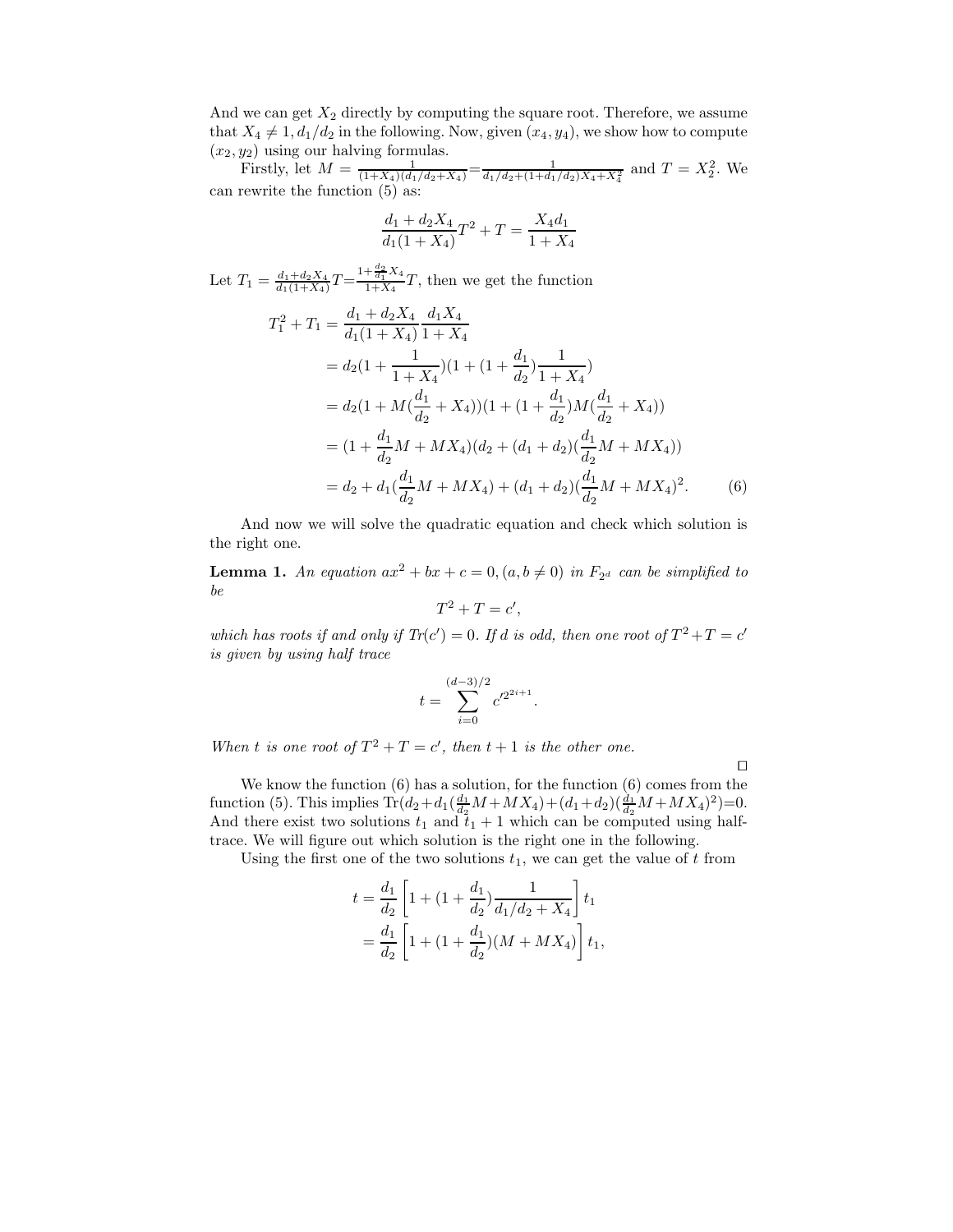Now, we want to check whether  $X_2$  is the correct one. And we can just check whether

Tr
$$
(d_2 + d_1 \frac{1}{1+X_2} + (d_1 + d_2)(\frac{1}{1+X_2})^2) = 0
$$
  
\n $\Leftrightarrow$  Tr $(d_2(1 + \frac{1}{1+X_2})) = 0$   
\n $\Leftrightarrow$  Tr $(d_2(1 + \frac{1}{1+t})) = 0.$ 

The computations of the trace can be simplified, because the trace is a linear map and Tr( $a^2$ )=Tr( $a$ ) for any  $a \in F_{2^d}$ ; see [1] for detail. If the above Tr( $d_2$ (1+  $(\frac{1}{1+t})$  = 0 holds, then the first solution  $t_1$  is the right one. And we compute the correct  $X_2 = \sqrt{t}$ . If the trace is not zero, then the other solution  $t_1 + 1$  is the right one. And we can compute the correct  $X_2$  by

$$
t = \frac{d_1}{d_2} \left[ 1 + (1 + \frac{d_1}{d_2})(M + MX_4) \right] (t_1 + 1),
$$
  

$$
X_2 = \sqrt{t}.
$$

From the functions (4) we have

$$
x_2^4 + x_2^2 + d_1 + d_2 X_2^2 = \frac{y_4 + 1}{\lambda},
$$
  

$$
\Rightarrow x_2^4 + x_2^2 = (y_4 + 1)(d_1 + X_2^2 + \frac{d_2}{d_1} X_2^4) + d_1 + d_2 X_2^2.
$$

Let  $x_2' = x_2^2$ , and substitute it into the function above

$$
x_2^{'2} + x_2' = (y_4 + 1)(d_1 + X_2^2 + \frac{d_2}{d_1}X_2^4) + d_1 + d_2X_2^2
$$

we get two solutions  $x'_2$  and  $x'_2 + 1$  which can be computed using half-trace. Hence,  $x_2 = \sqrt{x_2'}$  or  $x_2 = \sqrt{x_2' + 1}$ , and  $P = (\sqrt{x_2'}, \sqrt{x_2'} + X_2)$  or  $P =$  $(\sqrt{x_2'+1}, \sqrt{x_2'+1}+X_2)$ . We can get the right point P with the following lemma.

**Lemma 2.** Assumed the group order of  $E_{B,d_1,d_2}$  is  $2r$ , where r is odd.  $E_{B,d_1,d_2}(F_{2^d})$  $G = G \times E[2]$  where d is odd. Then a point  $P = (x, y)$  is in G if and only if

$$
Tr(d_1^2 + d_2 + \frac{d_1(d_1^2 + d_1 + d_2)(x + y)}{xy + d_1(x + y)}) = 0.
$$

Proof. A binary Edwards curve

$$
E_{B,d_1,d_2}: d_1(x+y) + d_2(x^2+y^2) = xy + xy(x+y) + x^2y^2
$$

is birational equivalence to the elliptic curves [6]:

$$
E: v2 + uv = u3 + (d12 + d2)u2 + d14(d14 + d12 + d22).
$$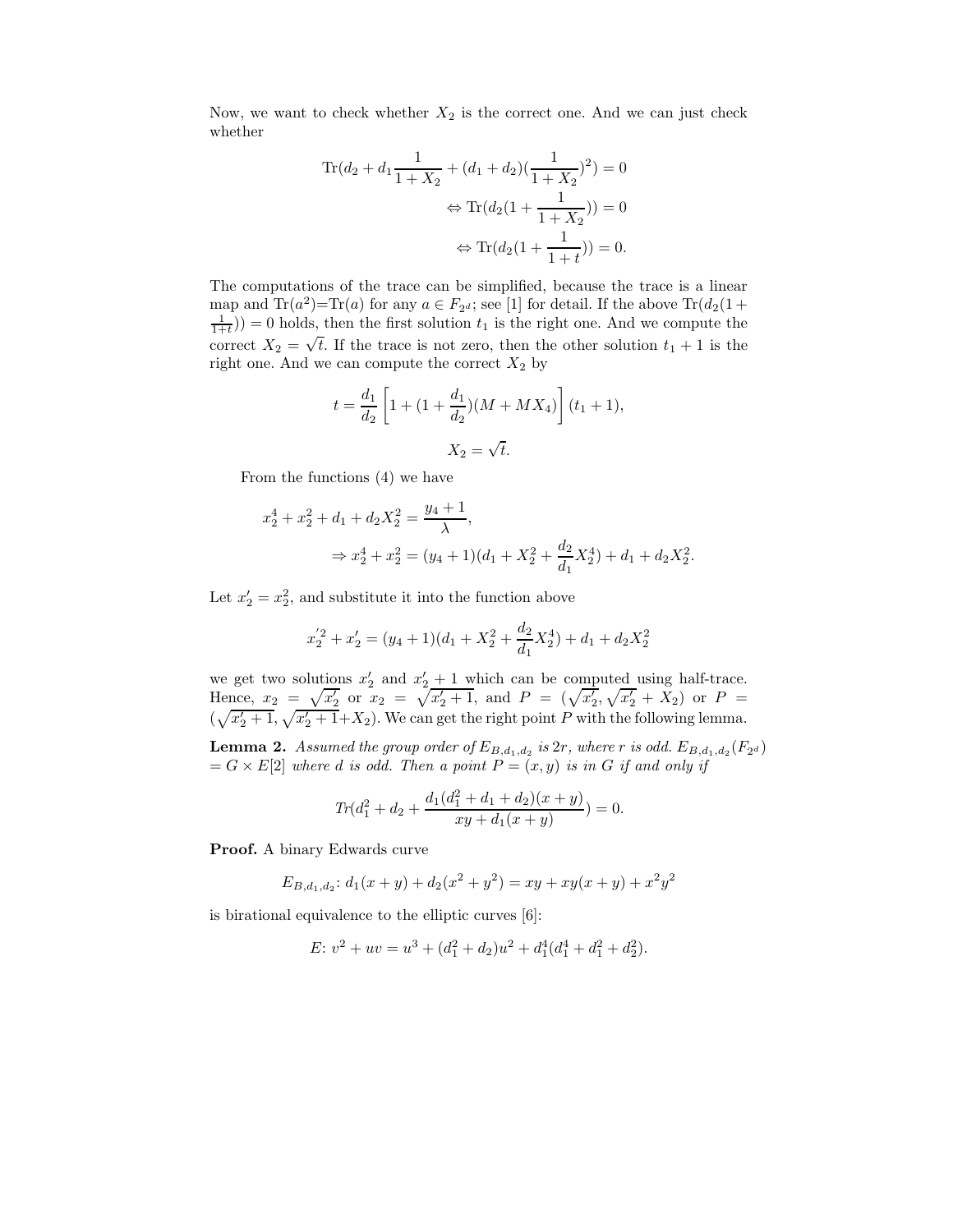And in [10], a point  $Q = (u, v)$  on Weierstrass curves with character 2 is in G if and only if:

$$
\exists \lambda \in F_{2^d} : \lambda^2 + \lambda = a + u
$$

 $\Box$ 

i.e. Tr( $a + u$ ) = 0, where  $a = d_1^2 + d_2$  and  $u = \frac{d_1(d_1^2 + d_1 + d_2)(x+y)}{xy + d_1(x+y)}$ .

#### 3.2 Halving algorithm

Let  $Q = (x_4, y_4), P = (x_2, y_2), Q = 2P, X_2 = x_2 + y_2, X_4 = x_4 + y_4, M =$  $\frac{1}{(1+X_4)(d_1/d_2+X_4)}$ .

**Algorithm 1.** halving on binary Edwards curves in case of  $d_1 \neq d_2$ 

INPUT:  $(x_4, y_4)$ OUTPUT:  $(x_2, y_2)$ 1.  $M \leftarrow \frac{1}{d_1/d_2 + (1+d_1/d_2)X_4 + X_4^2}$ <br>
2.  $c_0 \leftarrow d_2 + d_1(\frac{d_1}{d_2}M + MX_4) + (d_1+d_2)(\frac{d_1}{d_2}M + MX_4)^2$ 3.  $t_1 \leftarrow$  $(d \sum^{-3)/2}$ 4.  $a_0 \leftarrow \frac{d_1}{d_2} [1 + (1 + d_1/d_2)(M + MX_4)]$  $c_0^{2^{(2i+1)}}$ 0 5.  $t \leftarrow a_0^{\alpha_2}$ 6.  $b_0 \leftarrow d_2 + d_2 \frac{1}{1+t}$ 7. if Trace( $b_0$ ) = 0 then  $X_2 \leftarrow \sqrt{t}$  else  $X_2 \leftarrow \sqrt{t} + a_0$ 8.  $f_0 \leftarrow (y_4 + 1)(d_1 + X_2^2 + \frac{d_2}{d_1}X_2^4) + d_1 + d_2 X_2^2$ 9.  $x'_2 \leftarrow$  $(d \sum^{-3)/2}$  $i=0$  $f_0^{2^{(2i+1)}}$ 0 10.  $e_0 = \sqrt{x'_2}$ 2 11.  $g_0 \leftarrow d_1^2 + d_2 + \frac{d_1(d_1^2 + d_1 + d_2)X_2}{x_2' + (e_0 + d_1)X_2}$ 12. if  $Trace(g_0) = 0$  then return  $P = (e_0, e_0 + X_2)$ else return  $P = (\sqrt{x_2' + 1}, \sqrt{x_2' + 1} + X_2)$ 

In case of  $d_1 \neq d_2$ , one halving algorithm takes  $3I+5M+4S+2H+2SR+2T$ , here we neglect the multiplications by the curves parameters. If we have a normal basis representation, the computations of squarings, square roots, half-traces and traces are trivial. Hence the cost of a halving algorithm can be simplified as  $3I + 5M$ . Note that a field multiplication by M for short and other field operations are expressed as follows: a squaring (S), an inversion (I), a square root (SR), a half trace (H), and a trace (T).

In case of  $d_1 = d_2$ , if we can do the same way as above, the halving algorithm may be efficient. Unfortunately, we can not half on these curves in the same way as the case of  $d_1 \neq d_2$ . We have the following theorem.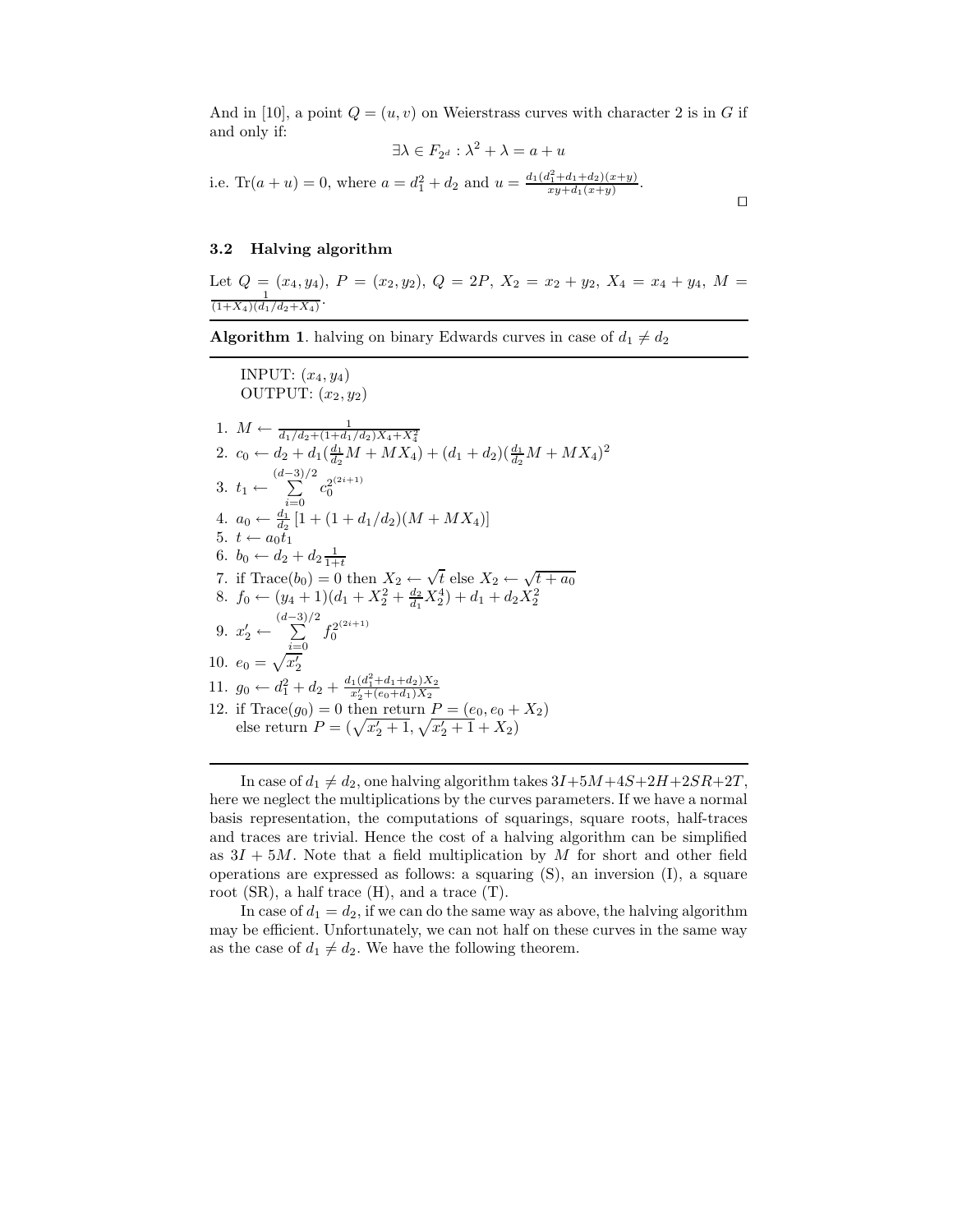## 4 Point Halving in Case of  $d_1 = d_2$

We can see in Appendix A of  $[10]$ , a non-supersingular curve E is defined by an equation

$$
v^{2} + uv = u^{3} + a_{2}u^{2} + a_{6}, \quad a_{2}, a_{6} \in F_{2^{n}}, a_{6} \neq 0.
$$

We also use the notation  $T_{2^k}$  for a point of order  $2^k$  as in [10]. We say that the curve has minimal two-torsion when  $k = 1$  in  $E(F_{2^n}) = G \times E[2^k]$ , where G is a group of odd order. And we have

$$
T_4, [3]T_4 \in E(F_{2^n}) \Leftrightarrow \exists \lambda \in F_{2^n} : \lambda^2 + \lambda = a_2.
$$

Let F denote the linear operator  $F(\lambda) = \lambda^2 + \lambda$  with domain  $F_{2^n}$ , a result is

E has minimal two-torsion 
$$
\Leftrightarrow a_2 \overline{\in} Im(F)
$$

Theorem 1. The binary Edwards curves have no minimal two-torsion in the case of  $d_1 = d_2$ .

**Proof.** When  $d_1 = d_2$ , the binary Edwards curves are

$$
E_{B,d_1,d_2}: d_1(x+y) + d_1(x^2+y^2) = xy + xy(x+y) + x^2y^2
$$
  

$$
\Leftrightarrow d_1(x+x^2+y+y^2) = (x+x^2)(y+y^2)
$$

And it is a birational equivalence from  $E_{B,d_1,d_2}$  to the elliptic curves [6]:

$$
E: v^2 + uv = u^3 + (d_1^2 + d_1)u^2 + d_1^8.
$$

Therefore, if we want to get a binary Edwards curve with  $d_1 = d_2$ , we have to let  $a_2 = d_1^2 + d_1$ . It is obviously from above that there always exists  $\lambda =$  $d_1 \in F_{2^n} : a_2 = d_1^2 + d_1 = \lambda^2 + \lambda$ , so that  $a_2 \in Im(F)$ , E has four-torsion, i.e.  $E(F_{2^n}) = G \times E[2^k]$  where  $k \geq 2$ . And so E has no minimal two-torsion, hence  $E_{B,d_1,d_2}$  has no minimal two-torsion.

### 4.1 Using the algorithm of [12] to half in case of  $d_1 = d_2$

King and Rubin [12] improved the algorithm of Knudsen [10] to half a point where the elliptic curve has a cofactor of 4, i.e., minimal four-torsion. When  $d_1 = d_2$ , the binary Edwards curves are the elliptic curves with cofactor of 4.

Now, let  $Q = (x_4, y_4), P = (x_2, y_2), Q = 2P$ , given Q, we explain how to compute P. Let  $X_2 = x_2 + y_2$ ,  $X_4 = x_4 + y_4$  and  $T = X_2^2$ , we can compute T using  $(2)$  as

$$
T^2 + T = d_1 + \frac{d_1}{X_4 + 1}
$$

Where  $X_4 + 1 \neq 0$ , otherwise we can see from function (2)  $d_1 = 0$ , and this is contradiction with the definition of binary Edwards curves.

We note that  $X_2$  is equal to either  $\frac{1}{2}X_4$  or  $\frac{1}{2}X_4 + T_2$ . Unfortunately, we cannot distinguish between these two values. The remaining algorithm in this case is the same as the algorithm in [12]. After getting the correct  $X_2$ , we can use a half-trace and lemma 2 to reveal the answer from the function (2):

$$
x_2^4 + x_2^2 = x_4(d_1 + X_2^2 + X_2^4) + d_1 X_2^2.
$$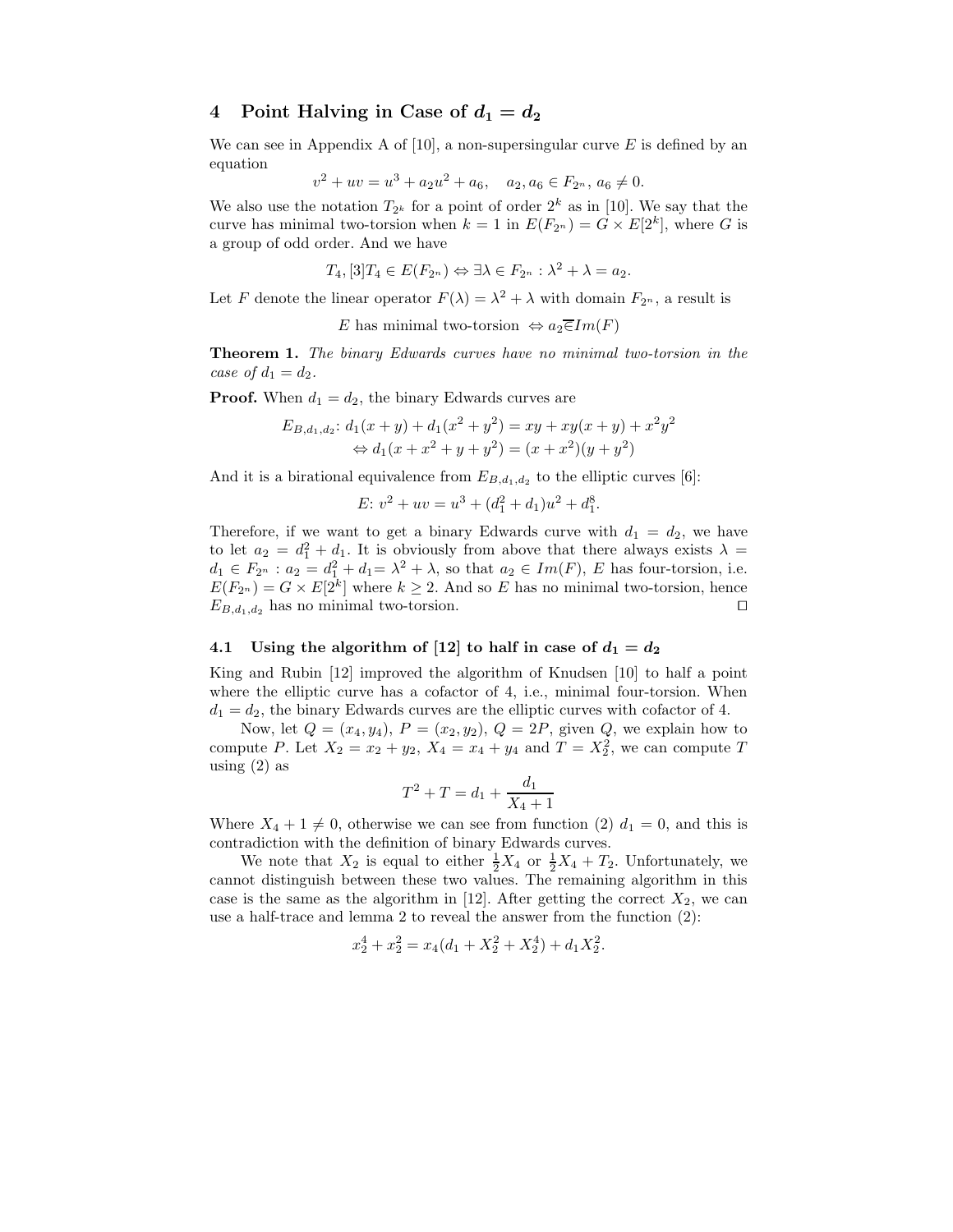# 5 Performance Analysis and Application in Scalar Multiplication

The halving algorithm on binary Edwards curves in case of  $d_1 = d_2$  has to half twice to distinguish the right answer. It is too expensive to be interested. Hence, we only analyze the halving algorithm in case of  $d_1 \neq d_2$ .

If we have a normal basis representation, we can compute the square of a field element simply by shifting the representing vector. Computing a square root works the same way but shifting to the opposite direction. And the traces and half-traces can also be computed very efficiently, because they are sums of powers of squares.

We can see that in our halving algorithm we have to figure out the right point  $P = (x, y)$ , and it takes  $1I + 3M + 2S + 1H + 1T + 1SR$ , here we neglect the multiplications by the curves parameters. However, if we apply the half-and-add structure in  $\omega$ -coordinate differential addition in scalar multiplication, we can just recover the  $x$  and  $y$  in the final phase.

Note : Our purpose is to propose a point halving algorithm on binary Edwards curves. Heretofore, it is more effective to use the point halving algorithm on Weierstrass curves than on Edwards ones in characteristic 2. Hence, another way to employ the point halving algorithm is to turn the binary Edwards curves into Weierstrass forms using the birational equivalence, and then apply the point halving algorithm on Weierstrass curves.

#### 5.1 Application in scalar multiplication

Using the idea differential addition in [6], we can simplify the halving algorithm in scalar multiplication. We can replace the double-and-add structure into halfand-add.

Let  $\omega_i = X_i$ . We only need to compute the halving algorithm from step 1 to step 7, and at step 7 we can get the correct  $\omega_i$ . Using half-and-add structure in differential addition, we can compute any scalar multiplication  $mP$ . And finally, let  $A = \omega_1 + \omega_2$ ,  $B = \omega_1 \omega_2$  then we get

$$
x_2^2 + x_2 = \frac{\omega_3 \left(d_1 + B(A+1) + \frac{d_2}{d_1}B^2\right) + d_1A + (y_1^2 + y_1)(\omega_2^2 + \omega_2)}{\omega_1^2 + \omega_1}
$$

.

This formula comes from  $(x_1, y_1) = (x_3, y_3) - (x_2, y_2)$ , i.e., the sum of two point  $(x_3, y_3) = (x_1, y_1) + (x_2, y_2)$ , where  $\omega_1 = x_1 + y_1$ ,  $\omega_2 = x_2 + y_2$  and  $\omega_3 = x_3 + y_3$ :

$$
x_3 = \frac{d_1(x_1 + x_2) + d_2(x_1 + y_1)(x_2 + y_2) + (x_1 + x_1^2)(x_2(y_1 + y_2 + 1) + y_1y_2)}{d_1 + (x_1 + x_1^2)(x_2 + y_2)},
$$
  

$$
y_3 = \frac{d_1(y_1 + y_2) + d_2(x_1 + y_1)(x_2 + y_2) + (y_1 + y_1^2)(y_2(x_1 + x_2 + 1) + x_1x_2)}{d_1 + (y_1 + y_1^2)(x_2 + y_2)}.
$$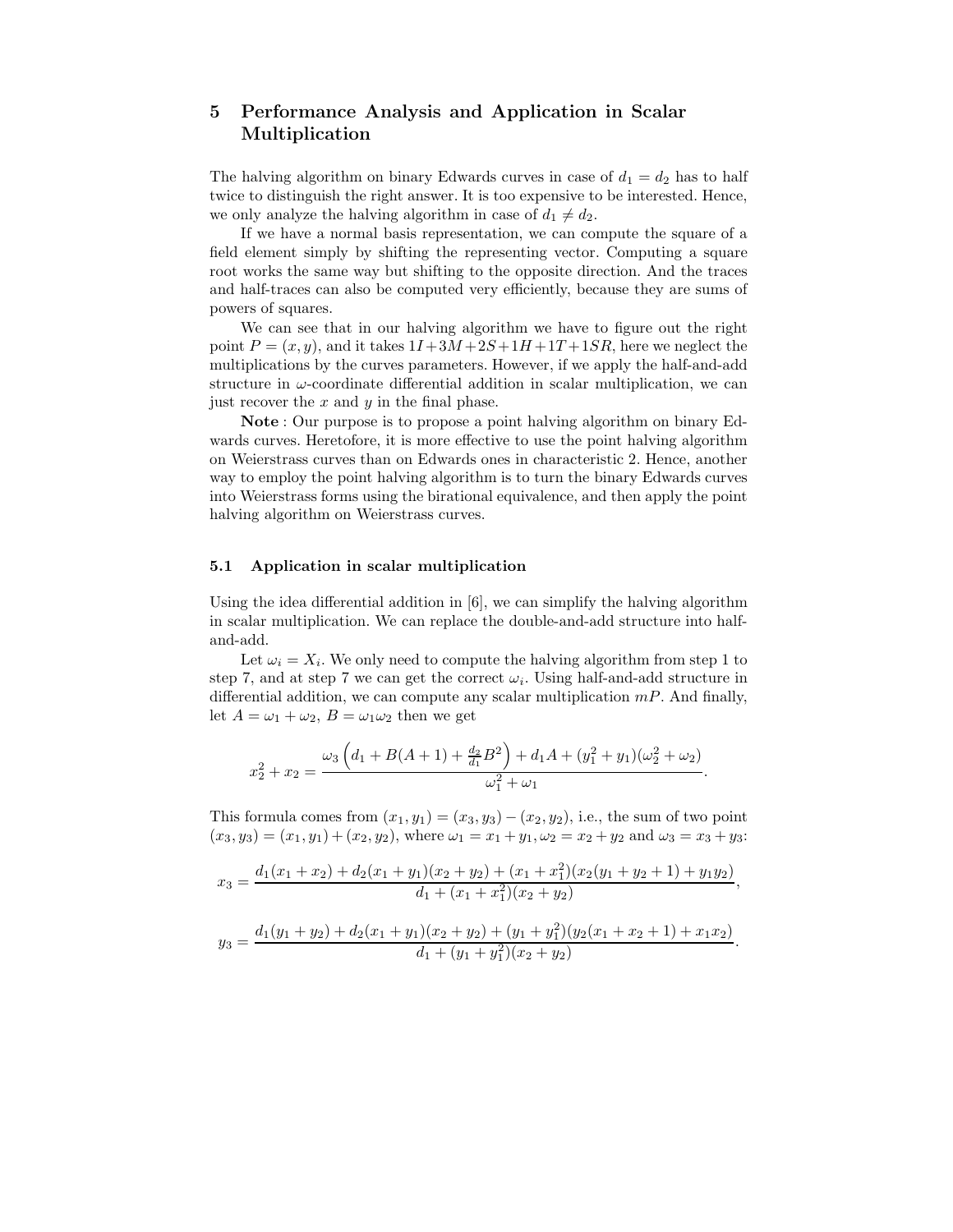Given  $(x_1, y_1), (x_3, y_3)$ , there always has a solution  $(x_2, y_2)$  of the formula except the easily recognizable case [6],  $\omega_1^2 + \omega_1 = 0$ . The formula produces  $x_2^2 + x_2$ ; a halftrace computation reveals either  $x_2$  or  $x_2 + 1$ , and therefore either  $mP = (x_2, y_2)$ or  $mP = (x_2 + 1, y_2 + 1).$ 

At the end of the computation, there are two answers, and we cannot distinguish which is the correct one. If we assume the group order of  $E_{B,d_1,d_2}$  is  $2r$ , where r is odd.  $E_{B,d_1,d_2}(F_{2^d}) = G \times E[2]$  where d is odd and P in G, then there is only one correct answer  $mP$  which can be distinguished by lemma 2.

## 6 Conclusion

In this paper, we analyzed the point halving algorithm on binary Edwards curves. We presented a halving algorithm on binary Edwards curves in case of  $d_1 \neq d_2$ . Then we gave a theorem to prove that the binary Edwards curves have no minimal two-torsion. We also described how to use the improved version of the elliptic curve for curves with cofactor of 4 to achieve the halving formula in this case. Finally, we applied our halving algorithm in scalar multiplication using the idea of Montgomery ladder. This is the first halving algorithm on binary Edwards curves which tries to speed up the scalar multiplication on Edwards curves. However, our halving algorithm is slower than the doubling one. Even if we apply our half-and-add structure in scalar multiplication with  $\omega$ -coordinate, our algorithm is still slightly slower than the double-and-add one. How to improve the halving algorithm on binary Edwards curves is our future work.

### References

- 1. R. Avanzi, H. Cohen, C. Doche, G. Frey, T. Lange, K. Nguyen, F. Vercauteren, "Handbook of elliptic and hyperelliptic curve cryptography", CRC Press, Boca Raton, 2005.
- 2. R. Avanzi, M. Ciet, and F. Sica, "Faster scalar multiplication on Koblitz curves combining point halving with the Frobenius endomorphism", PKC 2004, LNCS 2947, pp. 28-40, 2004.
- 3. P. Birkner, "Efficient divisor class halving on genus two curves", SAC 2006, LNCS 4356, pp. 317-326, 2007.
- 4. D.J. Bernstein, P. Birkner, M. Joye, T. Lange, and C. Peters, "Twisted Edwards curves", AFRICACRYPT 2008, LNCS 5023, pp. 389-405, 2008.
- 5. D.J. Bernstein, T. Lange, "Faster addition and doubling on elliptic curves", ASI-ACRYPT 2007, LNCS, vol. 4833, pp. 29-50, 2007.
- 6. D.J. Bernstein, T. Lange, and R.R. Farashahi, "Binary Edwards curves", CHES 2008, LNCS 5154, pp. 244-265, 2008.
- 7. P. Birkner and N. Thériault, "Faster halvings in genus 2", SAC 2008, LNCS 5381, pp. 1-17, 2009.
- 8. H.M. Edwards, "A normal form for elliptic curves", Bulletin of the American Mathematical Society 44, 393-422, 2007.
- 9. K. Fong, D. Hankerson, J. L´opez, and A. Menezes, "Field inversion and point halving revisited", IEEE TRANSACTIONS ON COMPUTERS, vol. 53, no. 8, August 2004.